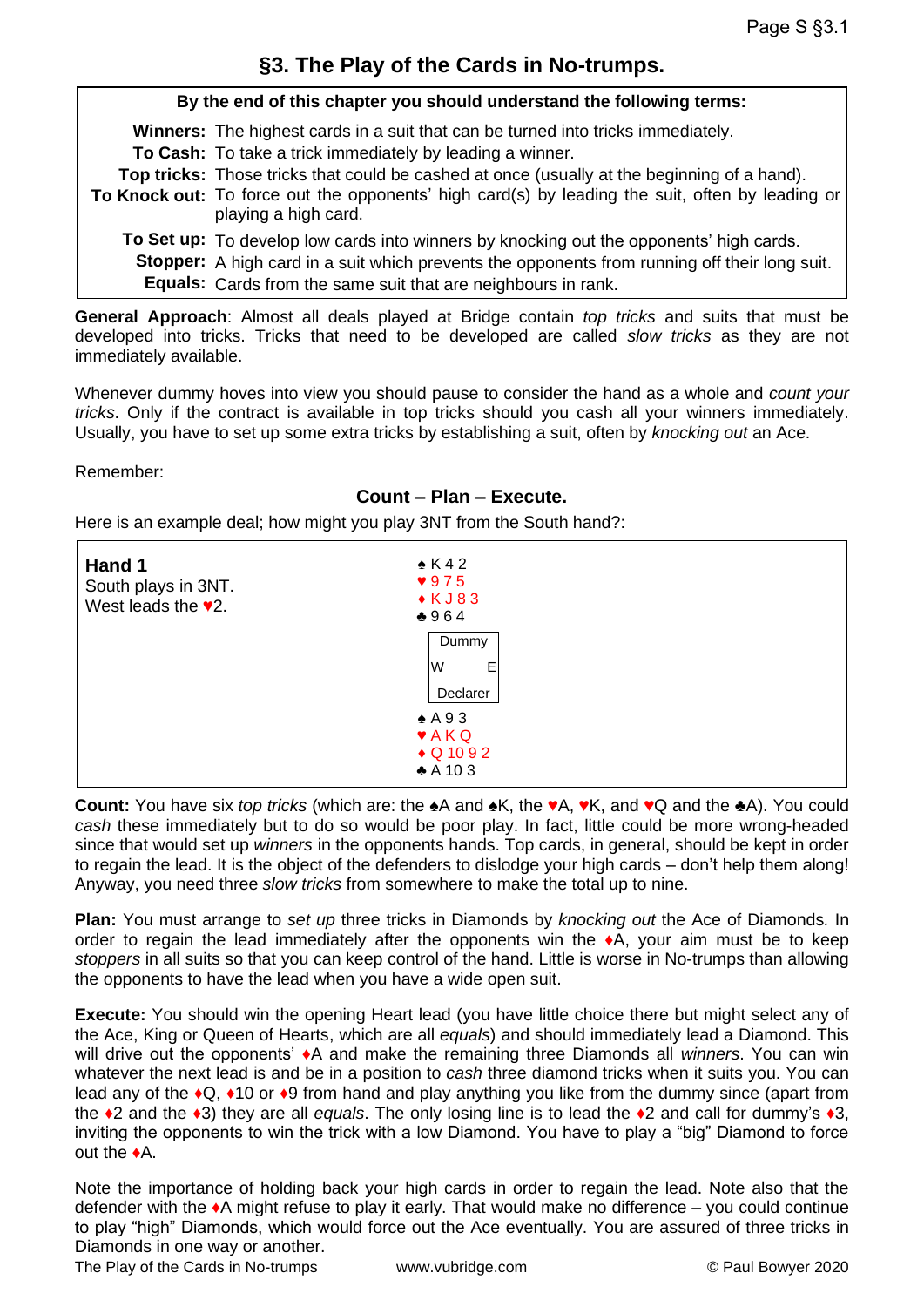Sometimes you have to knock out more than one high card. A small adjustment to Hand 1 gives the deal below. How might you play 3NT here?

| Hand 2<br>South plays in 3NT.<br>West leads the $\sqrt{2}$ . | $\triangle$ K42<br>$\sqrt{975}$<br>$\bigstar$ J863<br>$\triangle$ K64 |  |
|--------------------------------------------------------------|-----------------------------------------------------------------------|--|
|                                                              | Dummy<br>E<br>lW                                                      |  |
|                                                              | Declarer                                                              |  |
|                                                              | $\triangle$ A 93<br><b>VAKQ</b>                                       |  |
|                                                              | $\bullet$ Q 10 9 2<br>$*$ A 10 3                                      |  |

The principle of developing tricks remains the same. You win the Heart lead with whichever of the ♥A, ♥K or ♥Q gives you the greatest pleasure and should play a Diamond immediately. One of West or East is likely to win that and lead something back (a Heart, probably). Now you can regain the lead and patiently plough on with Diamonds to set up two tricks in the suit.

Note again the idea of *equals*. It matters not whether you win the first Heart lead with the ♥A, ♥K or ♥Q as they are all equals. When leading Diamonds you can lead the ♦2 to dummy's ♦8 (or ♦J) or you could lead the ♦9, ♦10 or ♦Q and play dummy's ♦3. This is because the ♦Q, ♦J, ♦10, ♦9, ♦8 are equals.

In the following deal you have to get your Spades going to make your game. This time you can see all four hands.



Against your 3NT West leads the ♣5 (you will see why in a later chapter) and you must stop to **Count** your top tricks. Here, there are three Clubs, two Hearts, one Diamond and one Spade. That makes seven top tricks in all, so two more are needed.

The **Plan** is to make two extra tricks in Spades. The opponents have the ♠K (and are welcome to it) but once that is out of the way the other Spades will all be winners. So there will, in fact, be three Clubs, two Hearts, one Diamond and three Spades to take. You should realise that you can win the Club lead with whichever card you please (the ♣A K Q are equals, of course); after that the focus must be on Spades. At trick two you should lead off the  $\triangle$ A and play another Spade, forcing the  $\triangle$ K. Then, with the Spades on table set up, there are sufficient tricks for game.

**Execute**… You take the opening Club lead with the ♣Q (say), play off the ♠A (once in every blue moon the ♠K will appear on that. Not today, however) and concede a Spade trick to the King. Whatever the defenders do next you are in control – you have stoppers in all the other suits so are able to regain the lead and cash your nine winners (to wit: three Spades, two Hearts, one Diamond and three Clubs).

By leading Spades early on this deal and retaining as many of your high cards as possible you are keeping control of as much of the hand as you can.

The Play of the Cards in No-trumps www.vubridge.com © Paul Bowyer 2020 This last point is important and needs reinforcement: **High cards are there to regain the lead after setting up a suit. Cashing winners early is a real no-no at this game!**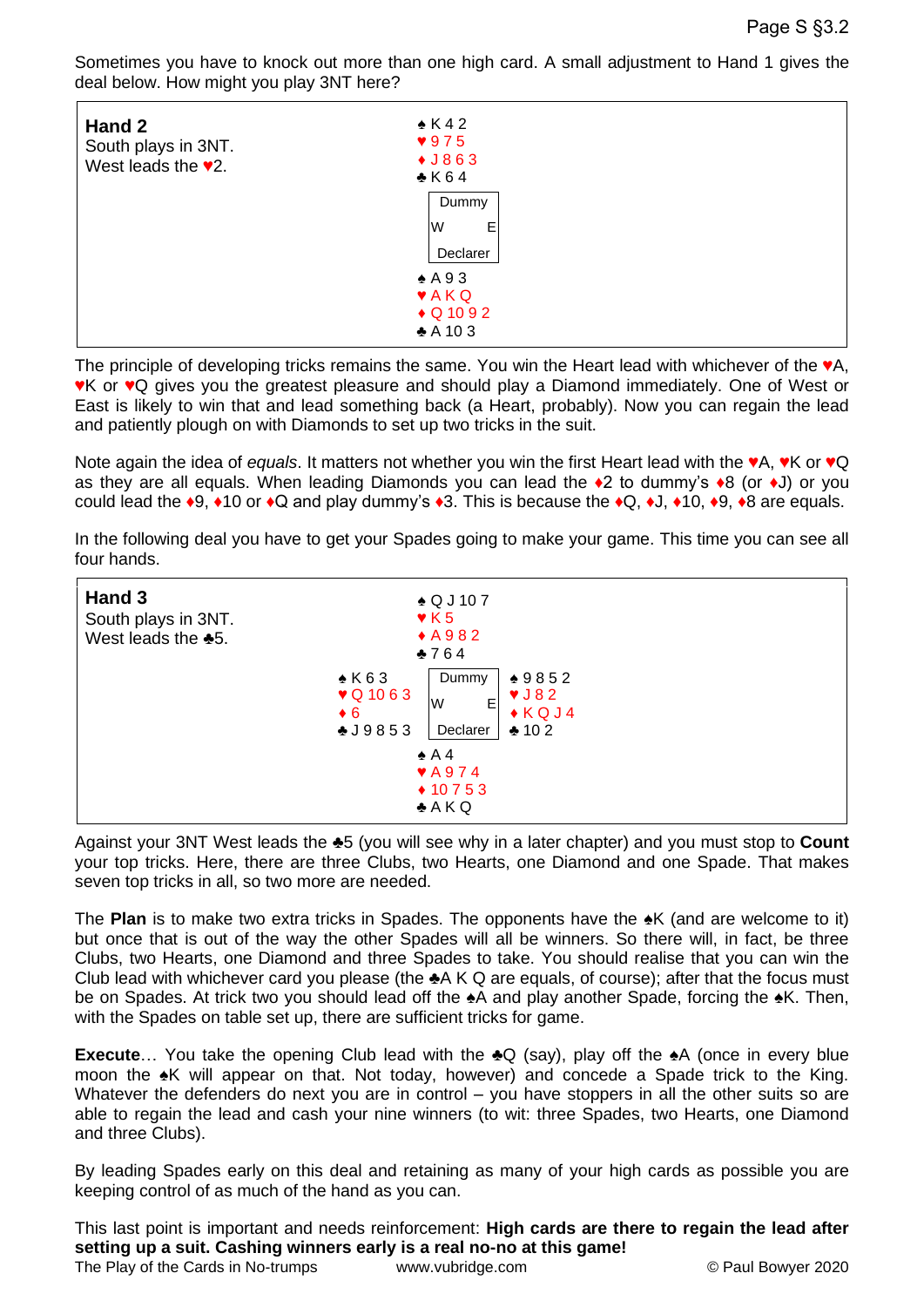## **§3. Quiz on the Play of the Cards in No-trumps**.

Here are three full deals for you to try.

In each case you are South, declarer. Obviously, your first act is to **Count** and **Plan**.

The Preliminary Analysis talks you through the first trick or two. What is your best subsequent play?

The answers are overleaf.

| Q1.<br>How should you play in 3NT?<br>West leads the $\bullet$ K.              | $\bullet$ K 6 2<br>$\blacktriangleright$ AQ4<br>$*842$<br>$\bullet$ K J 10 3 | West<br>Pass<br>Pass | <b>North</b><br>3NT | East<br>Pass | South<br>1NT<br>Pass |
|--------------------------------------------------------------------------------|------------------------------------------------------------------------------|----------------------|---------------------|--------------|----------------------|
| <b>Preliminary Analysis.</b><br>After the $\bullet$ K lead how many top tricks | Dummy                                                                        | 3NT by South         |                     |              | Opening lead: •K     |
| can you see?                                                                   | Е<br>W<br>Declarer                                                           |                      |                     |              |                      |
| What suit should you play on for your                                          |                                                                              |                      |                     |              |                      |
| extra winners?                                                                 | $*$ A 9 7 4                                                                  |                      |                     |              |                      |
|                                                                                | $\blacktriangledown$ K 10 3                                                  |                      |                     |              |                      |
| How should you play the hand?                                                  | $\triangle$ A 9 7 3                                                          |                      |                     |              |                      |
|                                                                                | $\clubsuit$ Q 5                                                              |                      |                     |              |                      |

| Q2.<br>How should you play in 3NT?<br>West leads the $*3$ .                                      | $*874$<br>$\blacktriangledown$ AQ 3<br>$\bullet$ Q 4<br>A9642                     | West<br>Pass<br>Pass | <b>North</b><br>3NT | East<br>Pass | South<br>1NT<br>Pass |
|--------------------------------------------------------------------------------------------------|-----------------------------------------------------------------------------------|----------------------|---------------------|--------------|----------------------|
| <b>Preliminary Analysis.</b><br>After the $\triangle 3$ lead how many top tricks<br>can you see? | Dummy<br>W<br>E                                                                   |                      | 3NT by South        |              | Opening lead: ♠3     |
| What suit should you play on for your<br>extra winners?                                          | Declarer<br>$\triangle$ AQ2<br>$\blacktriangledown$ K 9.7<br>$\bullet$ J 10 9 8 3 |                      |                     |              |                      |
| How should you play the hand?                                                                    | $\clubsuit$ Q 8                                                                   |                      |                     |              |                      |

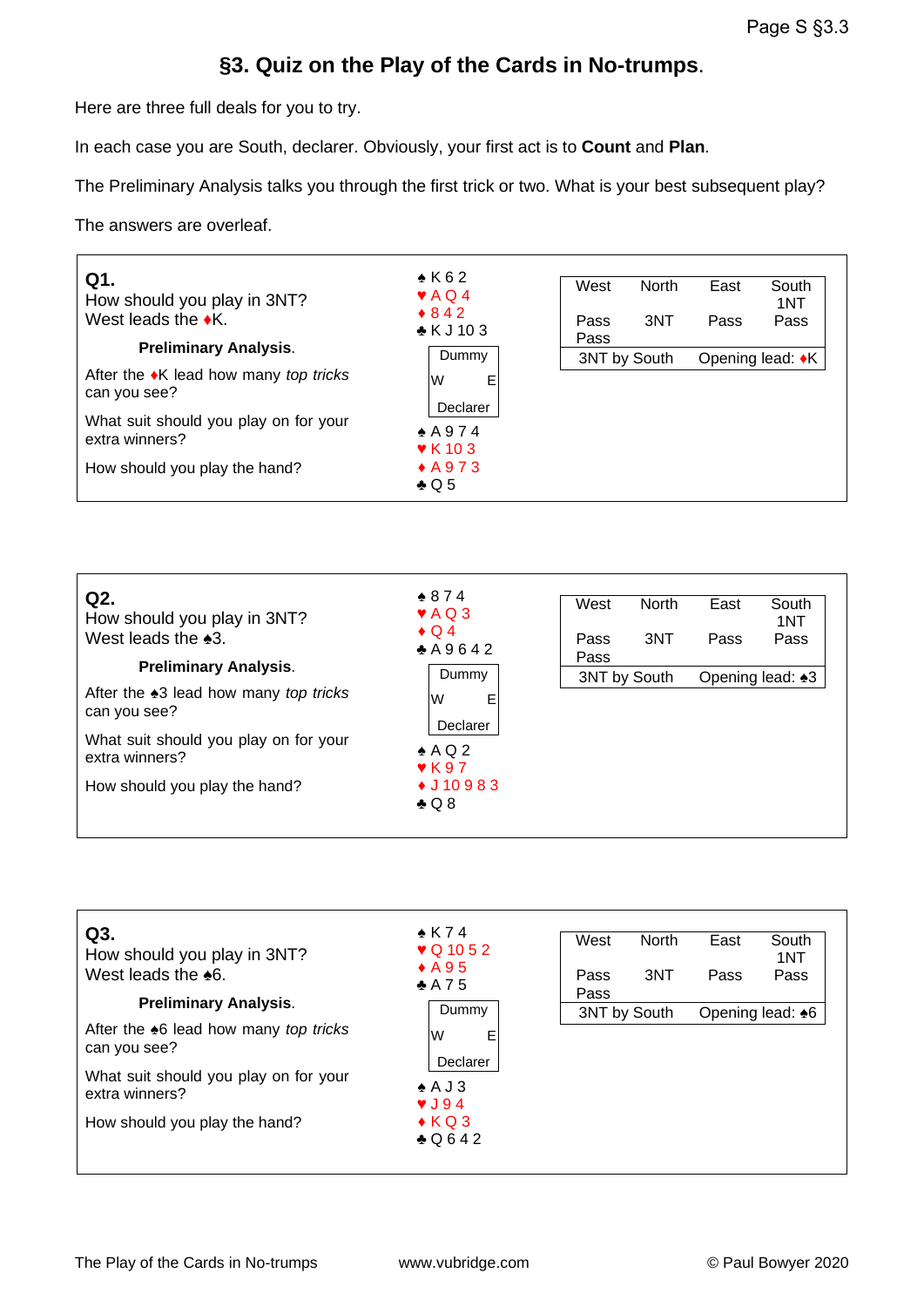## **Answers.**





Your **Count** and **Plan** shows you six *top tricks*, which are: two Spades, three Hearts and one Club. That leaves you three "extras" to find.

[**Note**: *You can count two tricks in Spades after the opening Spade lead, which runs round into your* ♠A Q*. Regardless of who has the King you are sure to make both honours*].

The location of your slow tricks is in Diamonds, where you have some work to do – you have to knock out the ♦A and ♦K. There's no time like the present… So, you take the ♠Q at trick one over East's ♠J and immediately lead a low Diamond to the ♦Q (*play the honours from the short side first*) and East's King. (A well-trained West will not play his Ace "on air"; he leaves the trick to his partner). East leads another Spade (*returning your partner's suit* is good defence) and you take the  $\triangle$ A.

Next, you lead the ♦J, driving out the ♦A. West takes that and cashes two Spade winners. Luckily, he has no more to take, so has to lead some other suit at trick seven. You take that and have the rest of the tricks

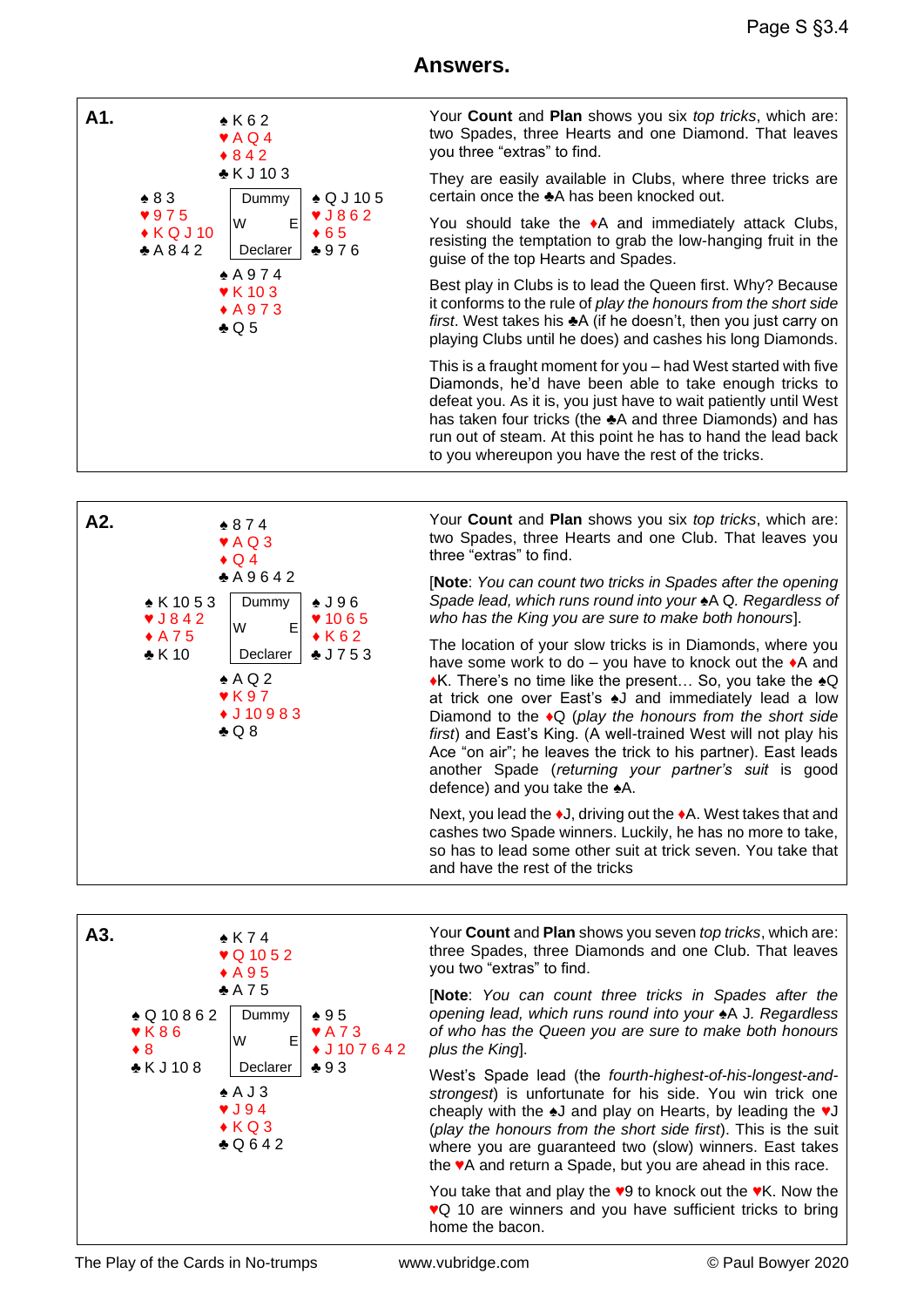



North has an easy opening bid of 1NT with 14 points and a 4∙3∙3∙3 shape. South, with 11 points, gives an *invitational raise* to 2NT, asking partner to advance to game with a maximum. North, having 14 points rather than 12, is happy to accept the invitation. East leads the ♥J and North must **Count** and **Plan**. With five *top tricks* declarer needs four extras – and they can all be found from the long Diamonds. So North wins the Heart lead (it doesn't matter where) and plays on Diamonds to knock out the Ace. West may not take it on the first round but has to do so on the second. Now North has nine winners (one Spade, three Hearts, four Diamonds and a Club), which he may as well cash as soon as he regains the lead.



South Passes and West opens 1NT in second seat (14 points and a 4∙3∙3∙3 shape). East has enough to raise to 3NT with a balanced 13 points. North leads the ♠Q (top-of-a-sequence) and West must **Count**  and **Plan**. There are six "on top" (two Spades, two Diamonds and two Clubs) with Hearts able to provide the necessary three extras. Declarer should win the opening Spade lead (he can suit himself whether he takes the  $\triangle K$  or the  $\triangle A$ ) and then should switch his attention to Hearts. South may take the Ace early or he may keep it back for a while. Whichever path South chooses, West can always score three Heart tricks to go with six "toppers". Two Spades, three Hearts, two Diamonds and two Clubs make nine.



South does best to open 1NT rather than  $1 \leftarrow$  with a 5∙3∙3∙2 pattern. Holding 13 points and another balanced hand, North has a simple raise to 3NT. West leads fourth-highest from his longest suit – the ♥6 – and South must **Count** and **Plan**. There are just five *top tricks* (three Spades and two Hearts), so there is a shortfall of four tricks. The extra tricks can come from Clubs, where four tricks are available once the Ace has been knocked out. So declarer takes the Heart lead (with either the  $\mathbf{v}$ K or the  $\mathbf{v}$ A) and immediately plays the ♣K (*play the high cards from the short suit first*). If West holds on to the ♣A South persists by leading the Queen. This sets up four Clubs on the table and nine winners in all.



West Passes as dealer (with only 11 points he doesn't have enough to open the bidding) and it's left to East to open 1NT with 14 points and a 4∙4∙3∙2 pattern. West raises *invitationally* to 2NT and East has enough to accept the offer. South leads the  $*10$ (top-of-a-sequence) and it's East's turn to **Count** and **Plan**. There are five top tricks (three Hearts and two Clubs), so four more are needed. No sweat; declarer takes the Heart lead (somewhere) and plays the  $\bullet K$ to knock out the Ace (*play the high cards from the*  short suit first). When North takes his  $\bullet$  A he can't return a Heart. His side may lead Spades and take three tricks there. However, that is the end of the party as East can wrap up the remainder.